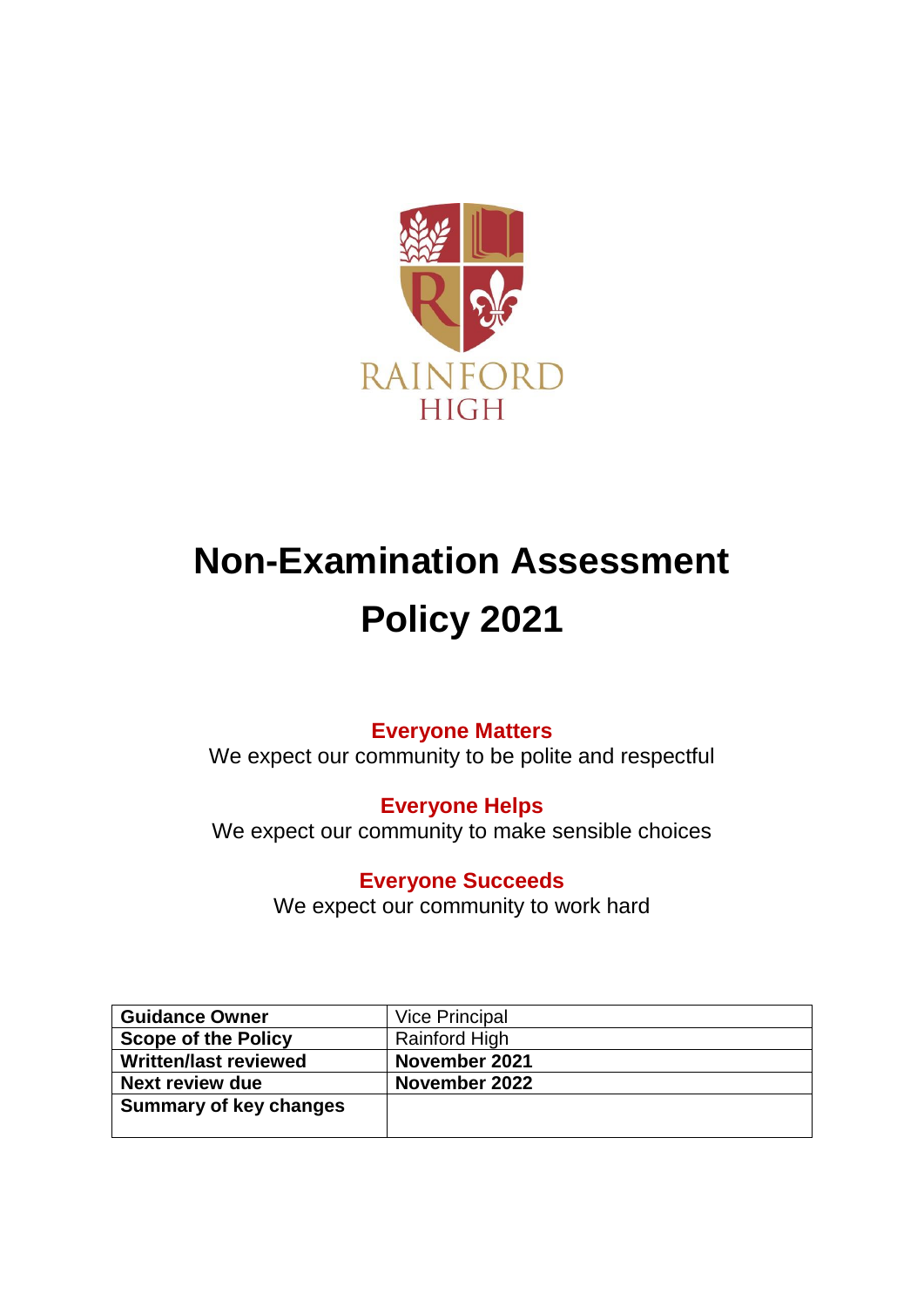# **Contents**

- What does this policy affect?
- Purpose of the policy
- What are non-examination assessments?
- Procedures for planning and managing non-examination assessments identifying staff roles and responsibilities
- The basic principles
- Task setting
- Issuing of tasks
- Task taking
- Supervision
- Advice and feedback
- Resources
- Word and time limits
- Collaboration and group work
- Authentication procedures
- Presentation of work
- Keeping materials secure
- Task marking externally assessed components
- Conduct of externally assessed work
- Submission of work
- Task marking internally assessed components
- Marking and annotation
- Internal standardisation
- Consortium arrangements None currently at Heart of England
- Submission of marks and work for moderation
- Storage and retention of work after submission of marks
- External moderation feedback
- Access arrangements
- Special consideration
- Malpractice
- Enquiries about results
- Practical Skills Endorsement for the A Level Sciences designed for use in England Spoken Language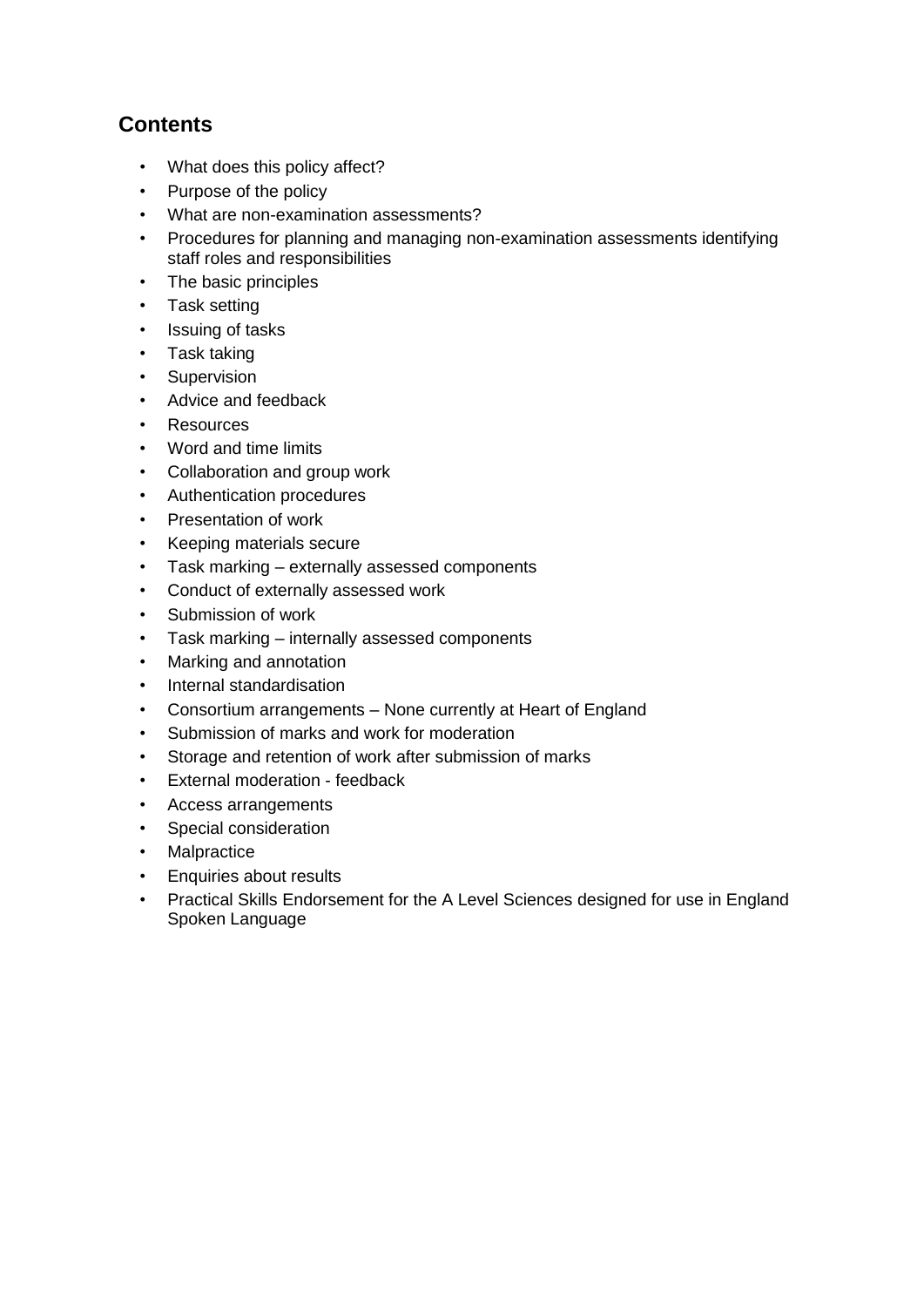# **What does this policy affect?**

This policy affects the delivery of subjects of reformed GCE and GCSE qualifications which contain a component(s) of non-examination assessment.

"The regulator's definition of an examination is very narrow and in effect any type of assessment that is not 'externally set and taken by candidates at the same time under controlled conditions' is classified as non-examination assessment (NEA). 'NEA' therefore includes, but is not limited to, internal assessment. Externally marked and/or externally set practical examinations taken at different times across centres are classified as 'NEA'."

[Definition taken directly from the JCQ publication Instructions for conducting nonexamination assessments– Foreword, page 3]

This publication is further referred to in this policy as NEA

# **Purpose of the policy**

The purpose of this policy, as defined by JCQ, is to

- cover procedures for planning and managing non-examination assessments
- define staff roles and responsibilities with respect to non-examination assessments
- manage risks associated with non-examination assessments

What are non-examination assessments?

Non-examination assessments measure subject-specific knowledge and skills that cannot be tested by timed written papers.

There are three assessment stages and rules which apply to each stage. These rules often vary across subjects. The stages are:

- task setting;
- task taking;
- task marking.

Procedures for planning and managing non-examination assessments identifying staff roles and responsibilities The basic principles

**Head of centre** 

- Ensures that the centre's non-examination assessment policy is fit for purpose
- Ensures the centre's internal appeals procedures clearly detail the procedure to be followed by candidates (or their parents/carers) appealing against an internal assessment decision

#### **Senior leaders**

- Ensure the correct conduct of non-examination assessments which comply with NEA and awarding body subject specific instructions
- Ensure the centre-wide calendar records assessment schedules by the start of the academic year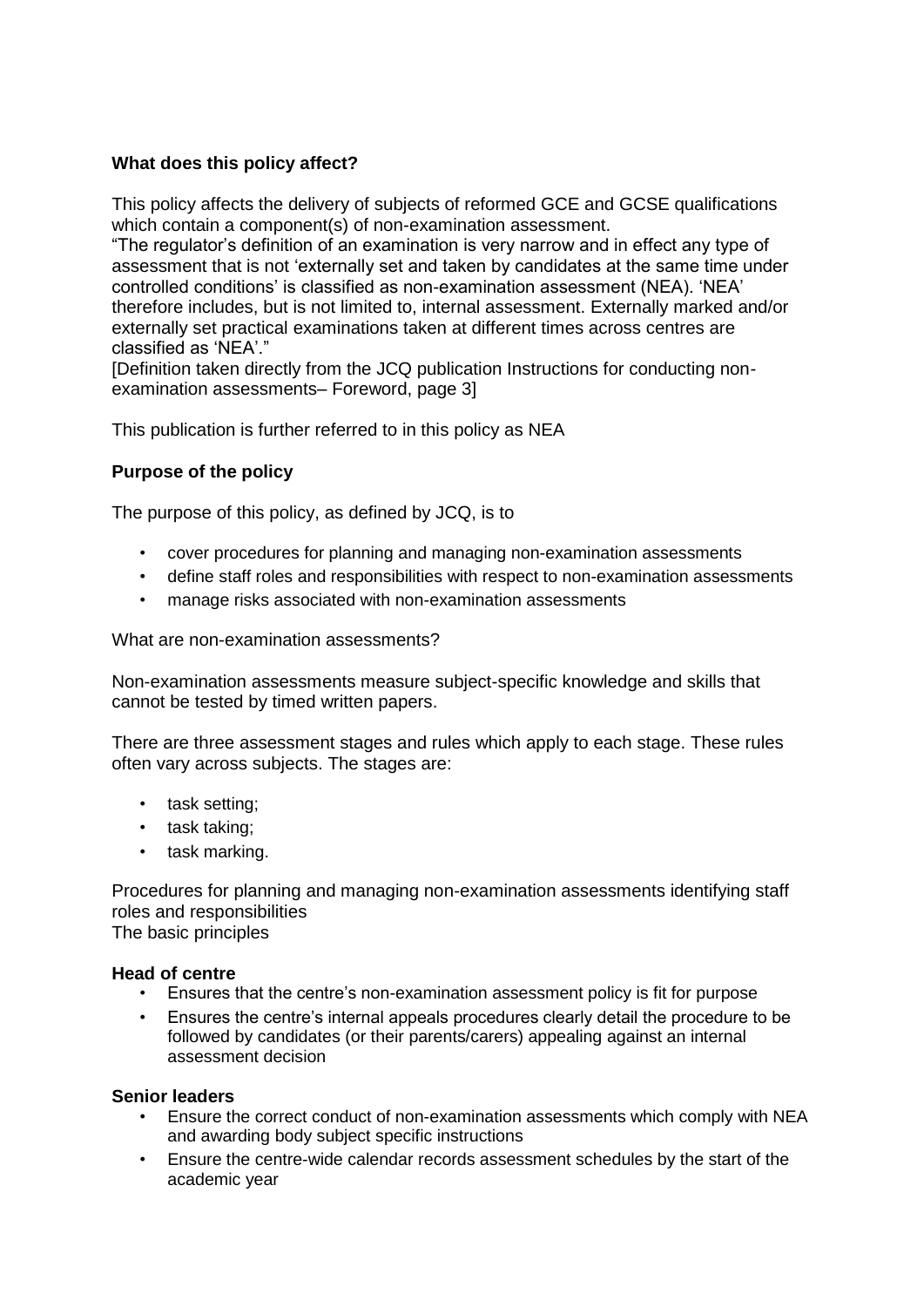# **Quality assurance (QA) lead/Lead internal verifier**

- Confirms with subject heads that appropriate awarding body forms and templates for non-examination assessments are used by teachers and candidates
- Ensures appropriate procedures are in place to internally standardise/verify the marks awarded by subject teachers in line with awarding body criteria
- Ensures appropriate centre-devised templates are provided to capture/record relevant information given to candidates by subject teachers
- Ensures appropriate centre-devised templates are provided to capture/record relevant information is received and understood by candidates
- Where not provided by the awarding body, ensures a centre-devised template is provided for candidates to keep a detailed record of their own research, planning, resources etc.

### **Curriculum Leaders**

- Ensures subject teachers understand their role and responsibilities within the nonexamination assessment process
- Ensures NEA and relevant awarding body subject specific instructions are followed in relation to the conduct of non-examination assessments
- Works with the QA lead/Lead internal verifier to ensure appropriate procedures are followed to internally standardise/verify the marks awarded by subject teachers
- Ensures the Exams Officer is provided with relevant entry codes for subjects (whether the entry for the internally assessed component forms part of the overall entry code or is made as a separate component/unit entry code) to the internal deadline for entries

# **Subject teacher**

- Understands and complies with the general instructions as detailed NEA
- Where these may also be provided by the awarding body, understands and complies with the awarding body's specification for conducting non-examination assessments, including any subject-specific instructions, teachers' notes or additional information on the awarding body's website
- Marks internally assessed work to the criteria provided by the awarding body

#### **Exams Officer**

• Carries out tasks where these may be applicable to the role in supporting the administration/management of non-examination assessment

#### **Task setting Subject teacher**

- Selects tasks from a choice provided by the awarding body OR designs tasks where this is permitted by criteria set out within the subject specification
- Makes candidates aware of the criteria used to assess their work
- Issuing of tasks
- Subject teacher
- Determines when set tasks are issued by the awarding body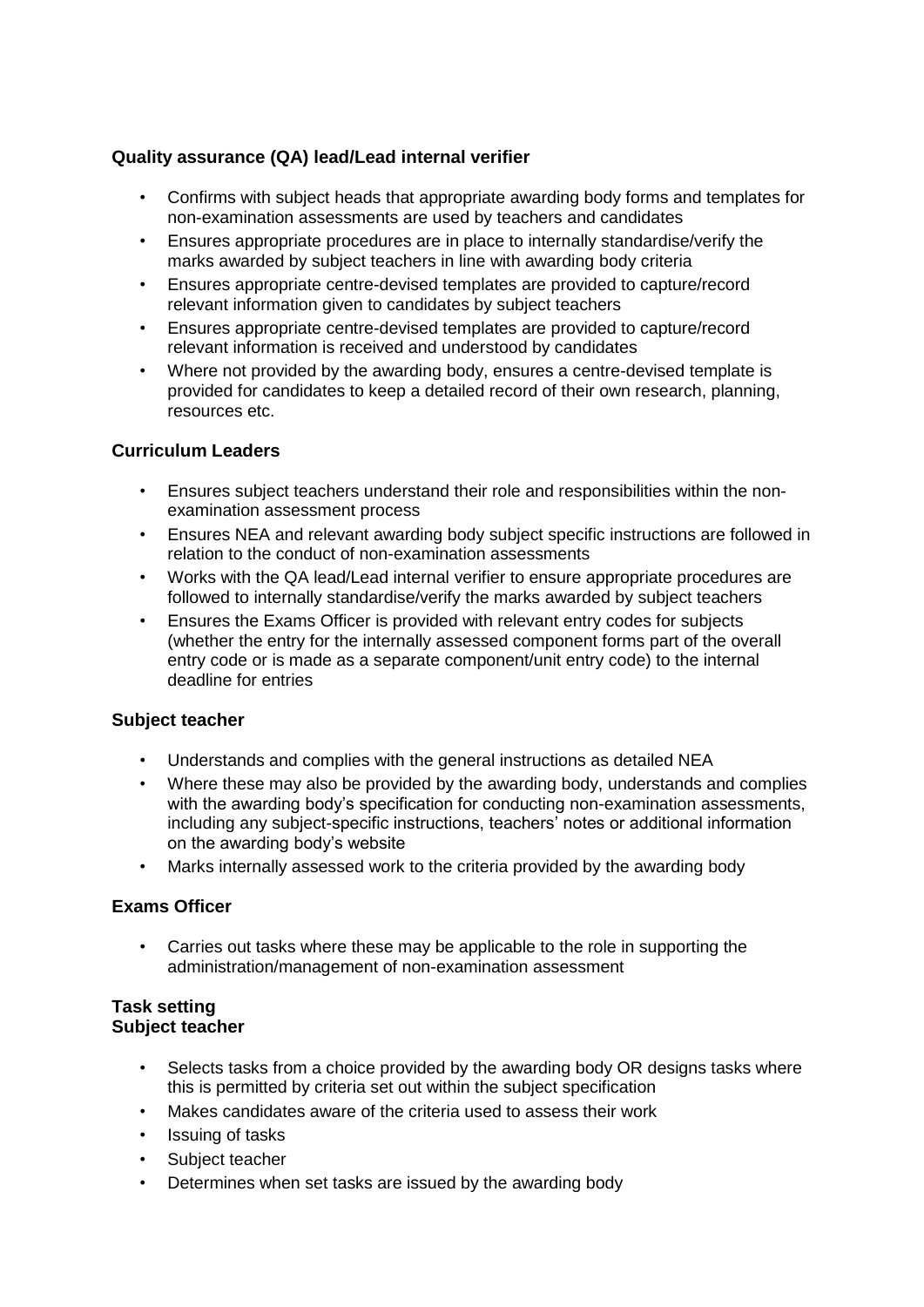- Identifies date(s) when tasks should be taken by candidates
- Accesses set tasks in sufficient time to allow planning, resourcing and teaching and ensure that materials are stored securely at all times
- Ensures requirements for legacy specification tasks and new specification tasks are distinguished between

# **Task Taking and Supervision**

#### **Subject teacher**

- Checks the awarding body's subject-specific requirements ensuring candidates take tasks under the required conditions and supervision arrangements
- Ensures there is sufficient supervision to enable the work of a candidate to be authenticated
- Ensures there is sufficient supervision to ensure the work a candidate submits is their own
- Where candidates may work in groups, keeps a record of each candidate's contribution
- Ensures candidates are aware of the JCQ documents Information for candidates non-examination assessments and Information for candidates - Social Media
- Ensure candidates understand and comply with the regulations in relevant JCQ documents Information for candidates

### **Advice and feedback**

#### **Subject teacher**

- As relevant to the subject/component, advises candidates on relevant aspects before candidates begin working on a task
- When reviewing candidates' work, unless prohibited by the specification, provides oral and written advice at a general level to candidates
- Allow candidates to revise and re-draft work after advice has been given at a general level
- Records any assistance given beyond general advice and take it into account in the marking or submit it to the external examiner
- Ensures when work has been assessed, candidates are not allowed to revise it

# **Resources**

#### **Subject teacher**

- Refers to the awarding body's specification and/or associated documentation to determine if candidates have restricted/unrestricted access to resources when planning and researching their tasks
- Ensures conditions for any formally supervised sessions are known and put in place
- Ensures conditions for any formally supervised sessions are understood and followed by candidates
- Ensures candidates understand that they are not allowed to introduce improved notes or new resources between formally supervised sessions
- Ensures that where appropriate to include references, candidates keep a detailed record of their own research, planning, resources etc.

#### **Word and time Limits**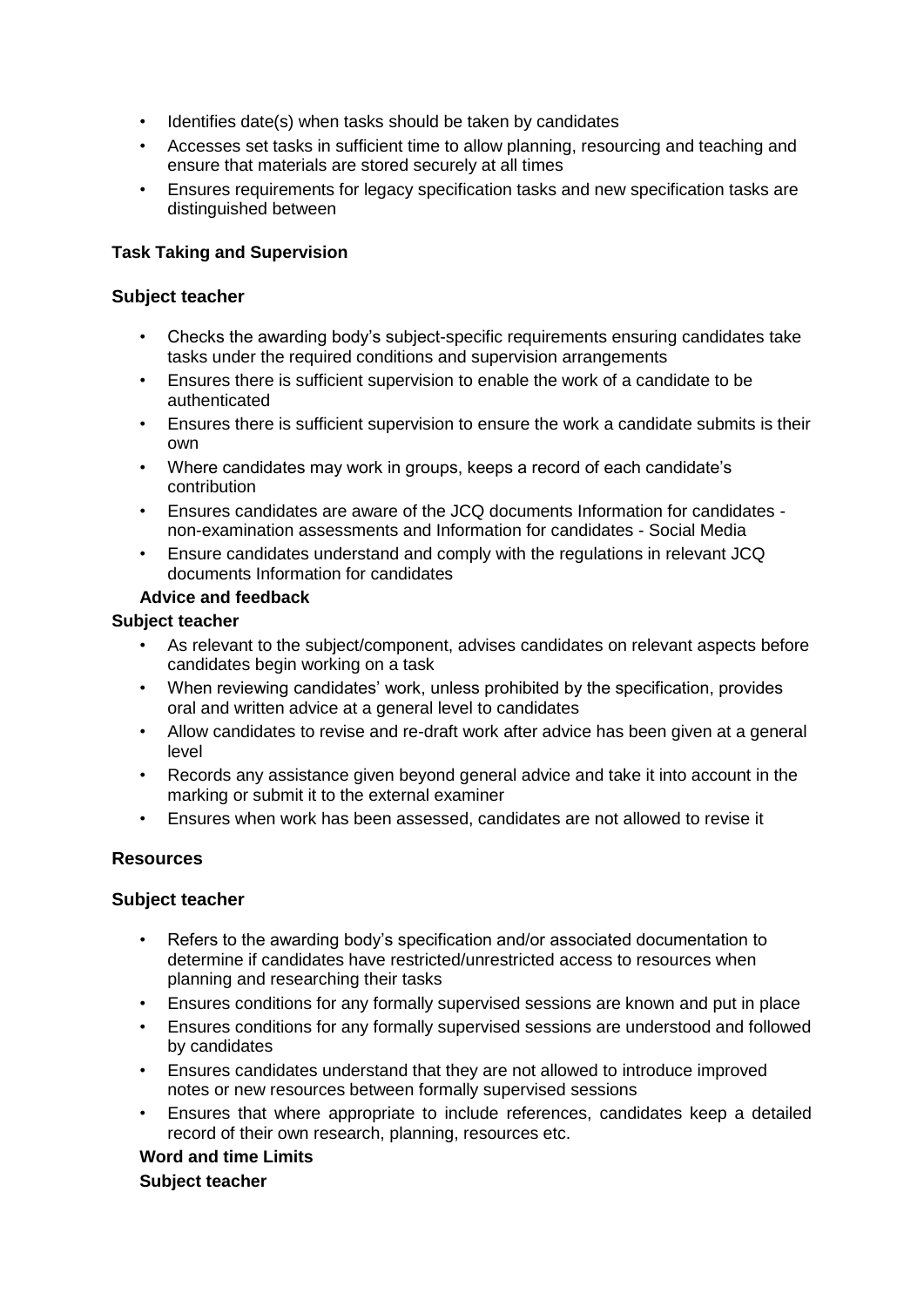• Refers to the awarding body's specification to determine where word and time limits apply/are mandatory

### **Collaboration and group work**

#### **Subject teacher**

- Unless stated otherwise in the awarding body's specification, and where appropriate, allows candidates to collaborate when carrying out research and preparatory work
- Ensures that it is possible to attribute assessable outcomes to individual candidates
- Ensures that where an assignment requires written work to be produced, each candidate writes up their own account of the assignment
- Assesses the work of each candidate individually

### **Authentication procedures**

### **Subject teacher**

Where required by the awarding body's specification

- ensures candidates sign a declaration confirming the work they submit for final assessment is their own unaided work
- signs the teacher declaration of authentication confirming the requirements have been met
- Keeps signed candidate declarations on file until the deadline for enquiries about results has passed or until any appeal, malpractice or other results enquiry has been completed, whichever is later
- Provides signed candidate declarations where these may be requested by a JCQ Centre Inspector
- Where there may be doubt about the authenticity of the work of a candidate or if malpractice is suspected, follows the authentication procedures and malpractice information in NEA and informs the exams officer

#### **Presentation of work**

#### **Subject teacher**

- Instructs candidates to present work as detailed in NEA unless the awarding body's specification gives different subject-specific instructions
- Instructs candidates to add their candidate number, centre number and the component code of the assessment as a header/footer on each page of their work

# **Keeping materials secure**

- When work is being undertaken by candidates under formal supervision, ensures work is securely stored between sessions (if more than one session)
- When work is submitted by candidates for final assessment, ensures work is securely stored
- Ensures secure storage instructions are followed
- Takes sensible precautions when work is taken home for marking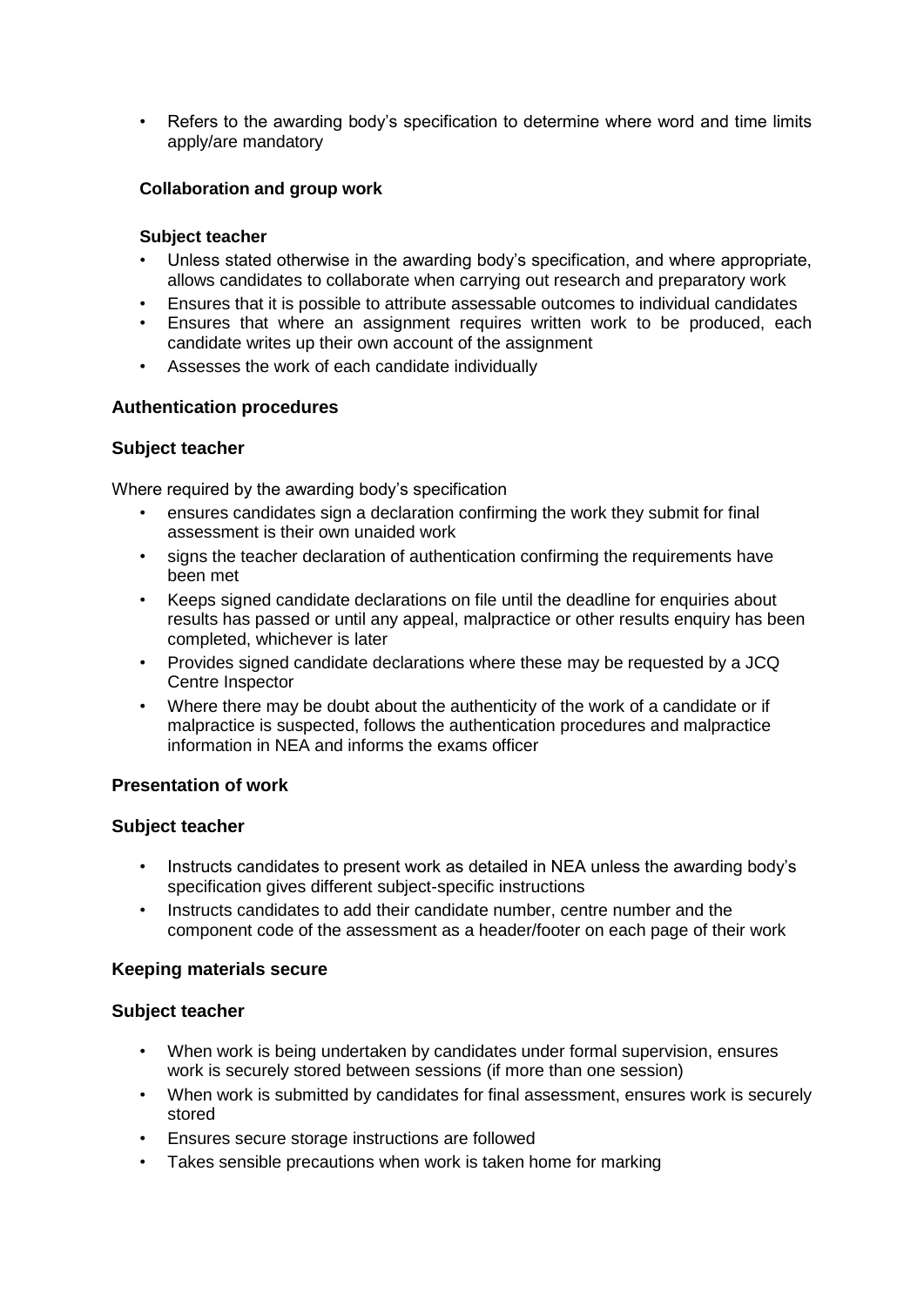- Stores internally assessed work, including the sample returned after awarding body moderation, securely until the closing date for enquiries about results or until the outcome of an enquiry or any subsequent appeal has been conveyed to the centre
- Reminds candidates of the need to keep their own work secure at all times and not share completed or partially completed work on-line, on social media or through any other means
- Liaises with the Network Manager to ensure that appropriate arrangements are in place to restrict access between sessions to candidates' work where work is stored electronically

### **Network Manager**

• Ensures appropriate arrangements are in place to restrict access between sessions to candidates' work where work is stored electronically

# **Task marking – externally assessed components Subject teacher**

- Liaises with the Exams Officer regarding arrangements for the conduct of any externally assessed non-examination component of a specification
- Liaises with the Visiting Examiner where this may be applicable to any externally assessed component

# **Exams Officer**

- Arranges timetabling, rooming and invigilation where this is applicable to any externally assessed non-examination component of a specification
- Conducts the externally assessed component within the window specified by the awarding body
- Conducts the externally assessed component according to the JCQ publication Instructions for conducting examinations

# **Submission of work**

#### **Exams Officer**

- Provides the attendance register to the subject teacher where the component may be assessed by a Visiting Examiner
- Ensures the awarding body's attendance register for any externally assessed component is completed correctly to show candidates who are present and any who may be absent
- Where candidates' work must be despatched to an awarding body's examiner, ensures the completed attendance register accompanies the work
- Keeps a copy of the attendance register until after the deadline for enquiries about results for the exam series
- Packages the work as required by the awarding body and attaches the examiner address label
- Despatches the work to the awarding body's instructions by the required deadline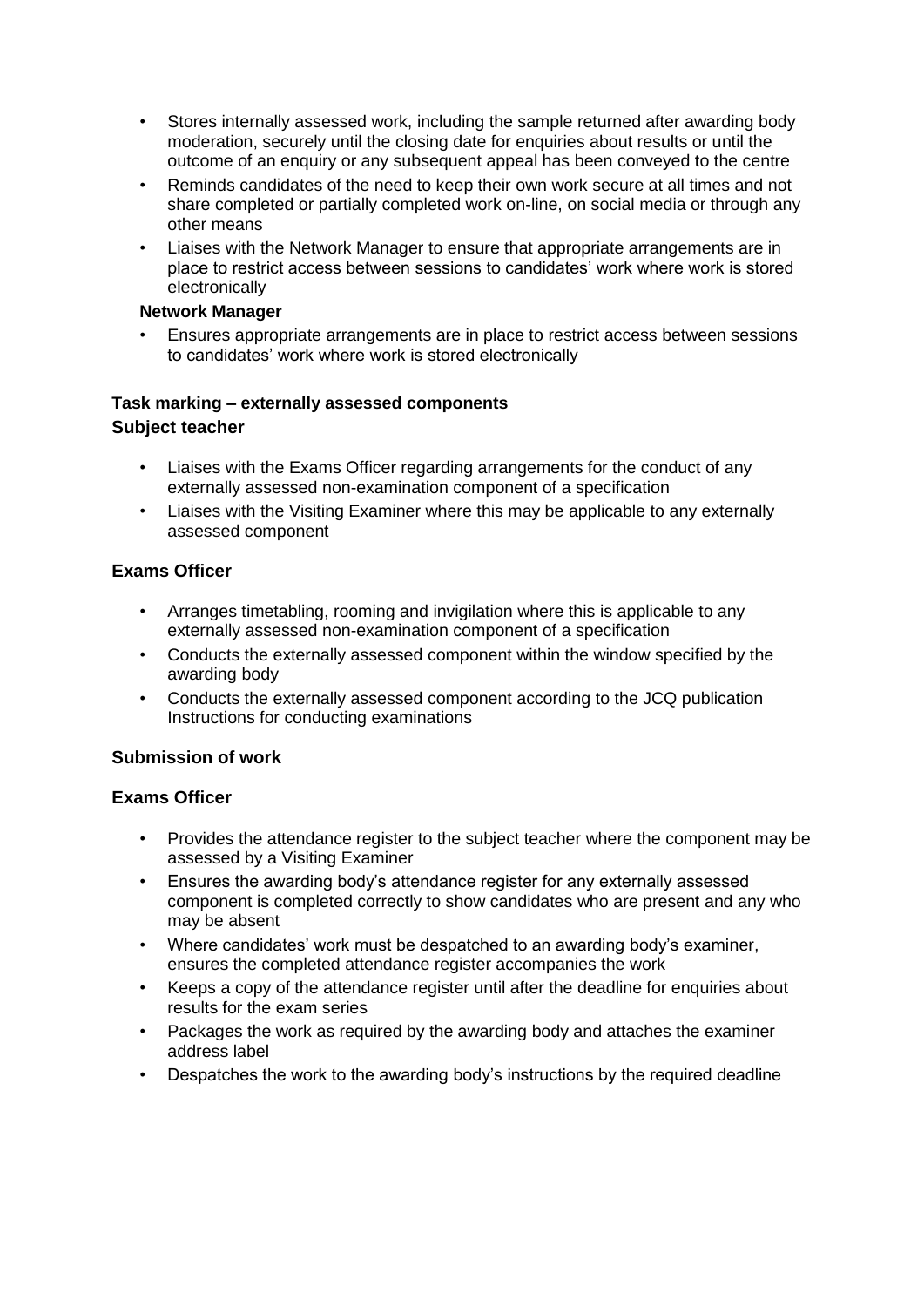# **Task marking – internally assessed components Marking and annotation**

### **Subject teacher**

- Marks candidates' work in accordance with the marking criteria provided by the awarding body
- Annotates candidates' work as required to facilitate internal standardisation of marking and enable external moderation to check that marking is in line with the assessment criteria
- Informs candidates of their marks which could be subject to change by the awarding body moderation process
- Ensures candidates are informed in a timely manner to enable a candidate to request a review of marking and the outcome known before final marks are submitted to the awarding body

#### **Internal standardisation**

### **Quality assurance (QA) Lead/Lead internal verifier**

• Ensures that internal standardisation of marks across assessors and teaching groups takes place as required and to sequence

#### **Subject teacher**

- Indicates on work (or cover sheet) the date of marking
- Marks to common standards

#### **Consortium Arrangements**

#### **Subject head/lead**

- Ensures a consortium co-ordinator is nominated (where this may be required as the consortium lead)
- Liaises with the EO to ensure appropriate forms are submitted to the awarding body for each exam series affected
- Ensures procedures for internal standardisation as a consortium are followed

#### **Subject teacher**

- Provides marks to the exams officer to the internal deadline
- Provides the moderation sample to the exams officer to the internal deadline

#### **Exams Officer**

- Arranges completion of forms for Centre consortium arrangements for centre assessed work
- Submits forms to the deadline for each exam series affected
- Submits marks to the awarding body deadline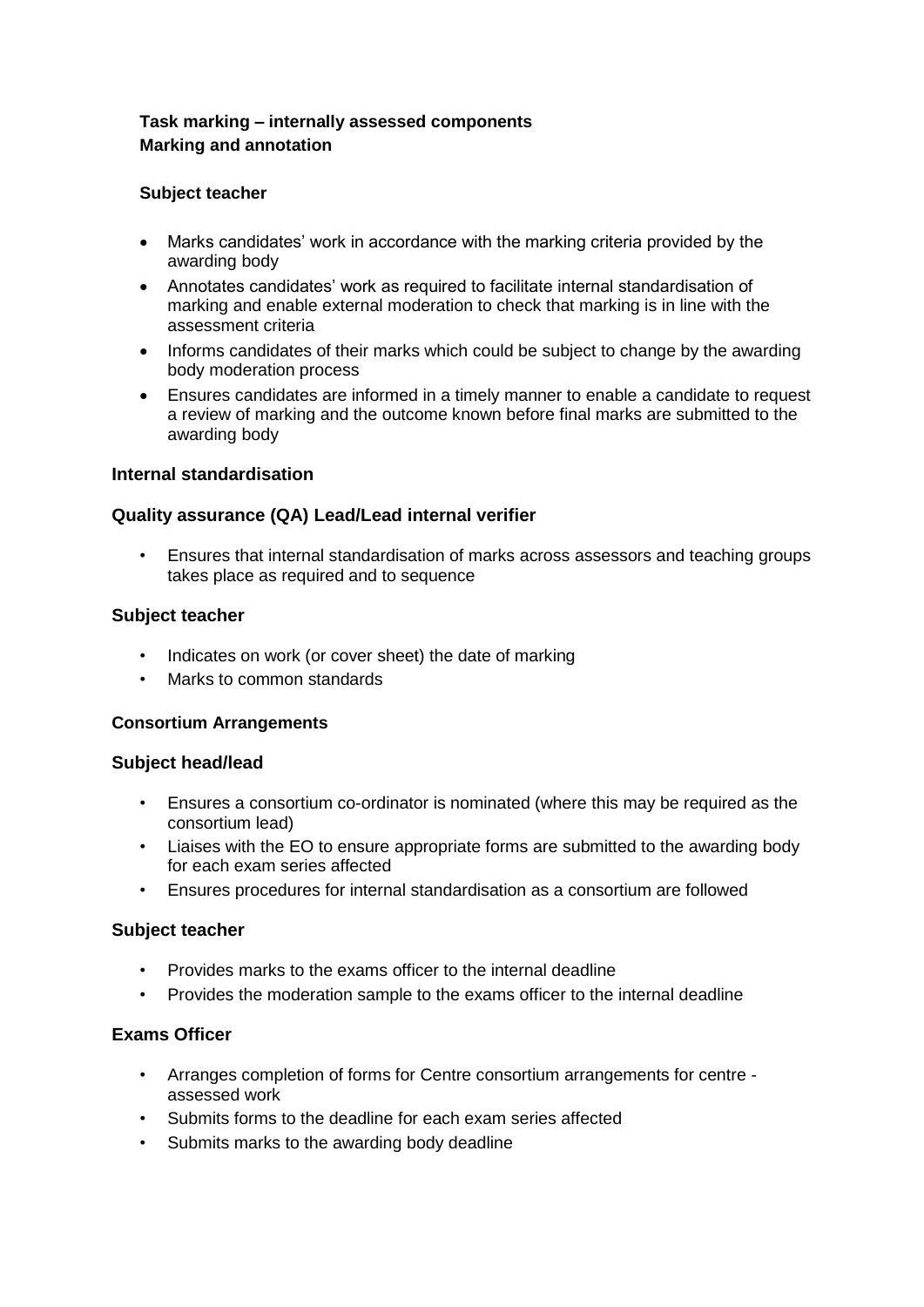- Where relevant, liaises with other consortium Exams Officers to arrange despatch of a single moderation sample to the awarding body deadline
- Where relevant (as the consortium lead), retains all candidates' work in the consortium until after the deadline for enquiries about results for the exam series

#### **Submission of marks and work for moderation**

#### **Subject teacher**

- Submits the requested samples of candidates' work to the awarding body moderator by the external deadline, keeping a record of the work submitted/Provides the moderation sample to the Exams Officer to the internal deadline
- Ensures the moderator is provided with authentication of candidates' work, confirmation that internal standardisation has been undertaken and any other subject-specific information where this may be required

### **Exams Officer**

- Inputs and submits marks online via the awarding body secure extranet site, keeping a record of the marks awarded to the external deadline/Provides marks to the Exams and Data Manger to the internal deadline via SIMS.
- Where responsible for marks input, ensures checks are made that marks for any additional candidates are submitted and ensures mark input is checked before submission to avoid transcription errors
- Submits marks via EDI if input via SIMS, keeping a record of the marks submitted to the external deadline.
- Submits the requested samples of candidates' work to the moderator by the awarding body deadline, keeping a record of the work submitted/confirms with Subject teacher that the moderation sample has been submitted to the awarding body deadline
- Ensures that for postal moderation work is dispatched in packaging provided by the awarding body moderator label(s) provided by the awarding body are affixed to the packaging
- proof of dispatch is obtained and kept on file until the successful issue of final results
- Through the subject teacher, ensures the moderator is provided with authentication of candidates' work, confirmation that internal standardisation has been undertaken and any other subject-specific information where this may be required

#### **Storage and retention of work after submission of marks**

- Keeps a record of names and candidate numbers for candidates whose work was included in the moderation sample
- Retains all marked candidates' work (including any sample returned after moderation) under secure conditions until after the deadline for enquiries about results
- Takes steps to protect any work stored electronically from corruption and has a backup procedure in place
- Retains evidence of work where retention may be a problem (for example, photos of artefacts etc.)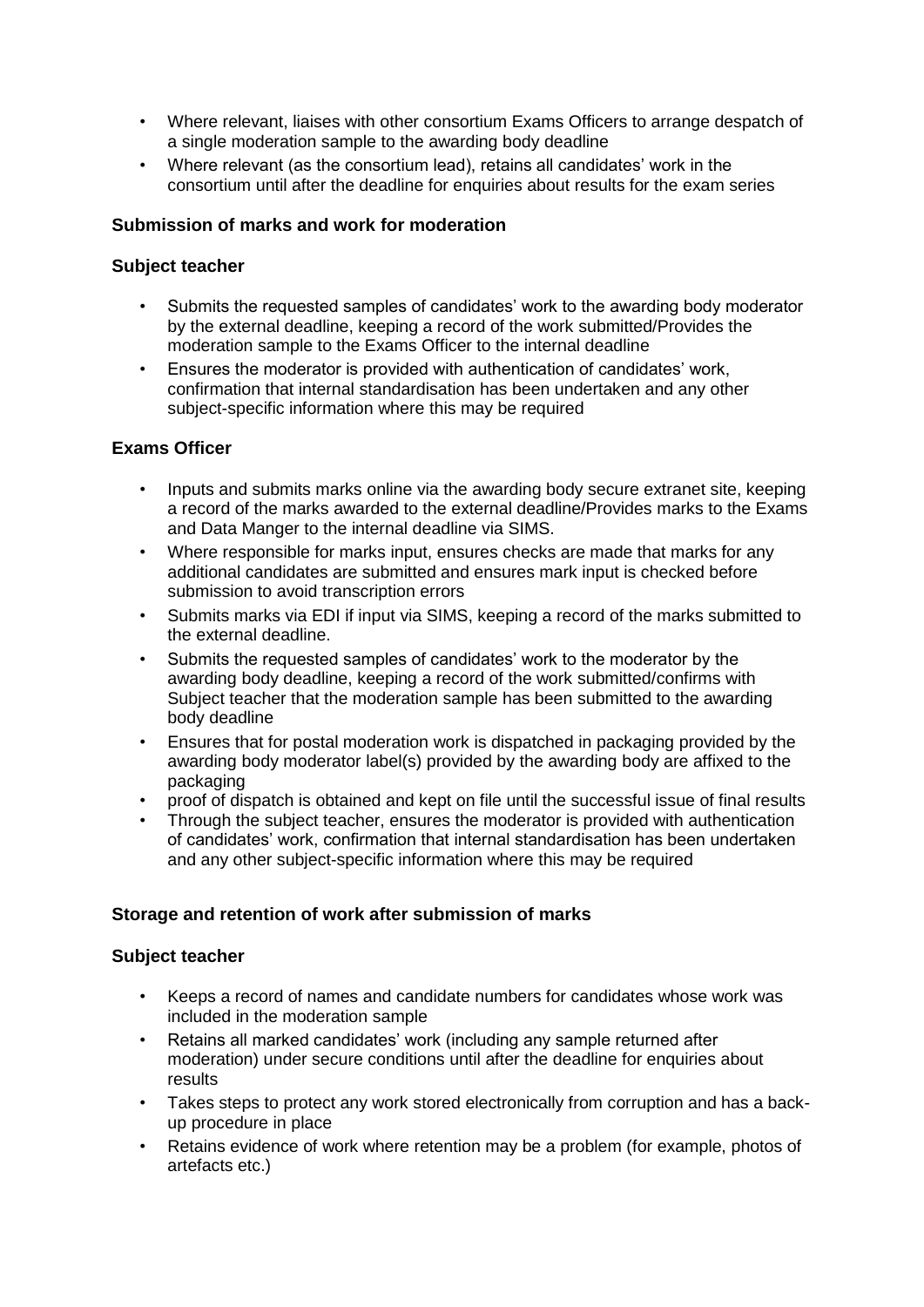# **Exams Officer**

• Ensures any sample returned after moderation is returned to the subject teacher for secure storage and required retention

#### **External moderation – feedback**

#### **Curriculum Leader**

• Checks moderator reports and ensures that any remedial action, if necessary, is undertaken before the next examination series

#### **Exams Officer**

- Accesses or signposts moderator reports to relevant staff
- Takes remedial action, if necessary, where feedback may relate to centre administration

#### **Access arrangements**

#### **Subject teacher**

• Works with the SENCo to ensure any access arrangements for eligible candidates are applied to assessments

#### **Special Educational Needs Coordinator (SENCo)**

- Follows the regulations and guidance in the JCQ publication Access Arrangements and Reasonable Adjustments
- Where arrangements do not undermine the integrity of the qualifications and is the candidate's normal way of working, will ensure access arrangements are in place and awarding body approval, where required, has been obtained prior to assessments taking place
- Makes subject teachers aware of any access arrangements for eligible candidates which need to be applied to assessments
- Work with subject teachers to ensure requirements for access arrangement candidates requiring the support of a facilitator in assessments are met
- Ensures that staff acting as an access arrangement facilitator are fully trained in their role

#### **Special consideration**

#### **Subject teacher**

- Understands that a candidate may be eligible for special consideration in assessments in certain situations where a candidate:
	- o is absent
	- o produces a reduced quantity of work
	- o work has been lost
	- o Liaises with the Exams Officer when special consideration may need to be applied for a candidate taking assessments

#### **Exams Officer**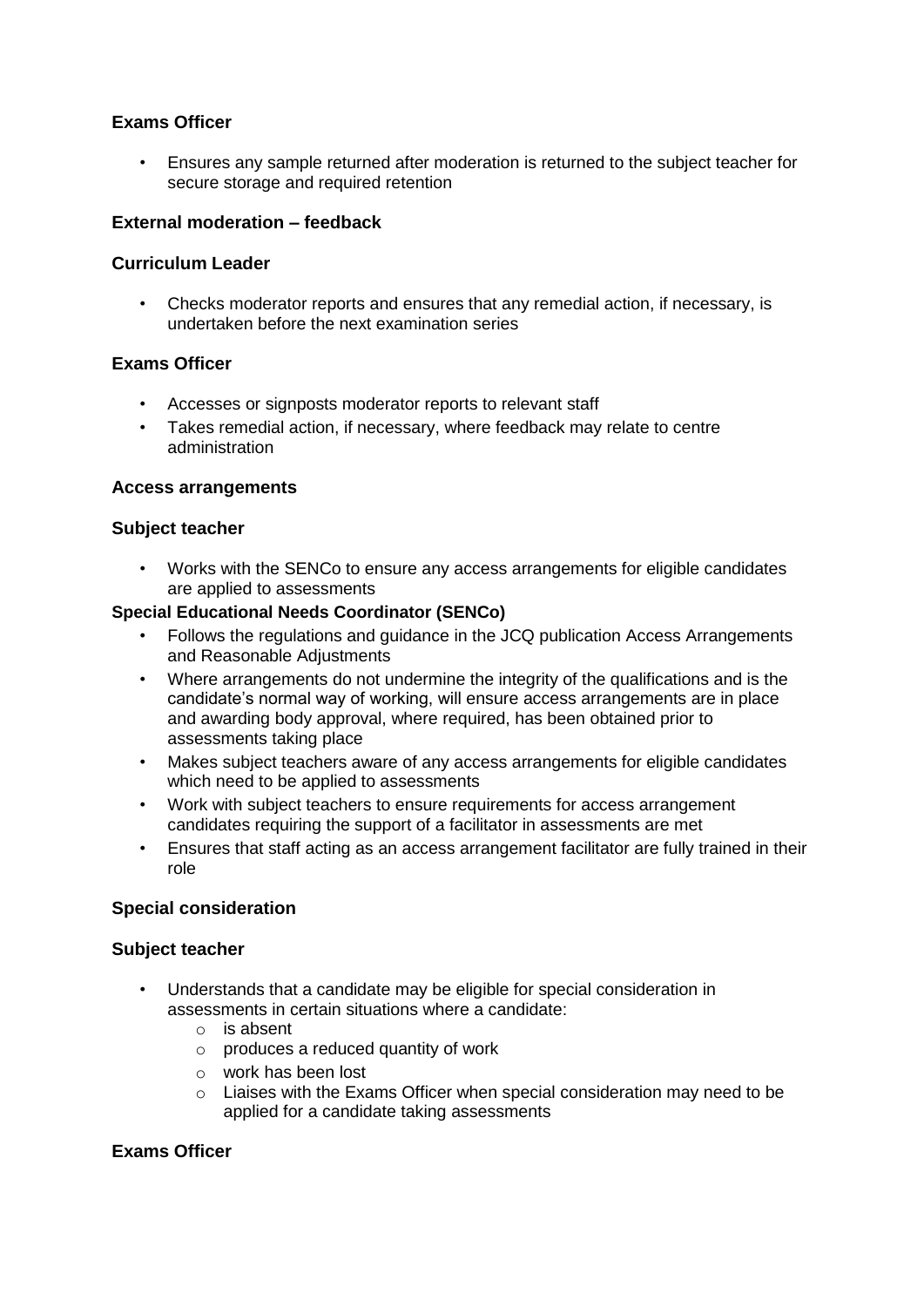- Refers to/directs relevant staff to the JCQ publication 'A guide to the special consideration process'
- Where a candidate is eligible, submits an application for special consideration via the awarding body's secure extranet site to the prescribed timescale
- Where application for special consideration via the awarding body's secure extranet site is not applicable, submits the required form to the awarding body to the prescribed timescale
- Keeps required evidence on file to support the application

#### **Malpractice**

#### **Head of Centre**

- Understands the responsibility to report to the relevant awarding body any suspected cases of malpractice involving candidates, teachers, invigilators or other administrative staff
- Is familiar with the JCQ publication 'Suspected Malpractice in Examinations and Assessments: Policies and Procedures'

#### **Subject teacher**

- Is aware of the JCQ Notice to Centres 'Teachers sharing assessment material and candidates' work'
- Ensures candidates understand of the JCQ document 'Information for candidates non-examination assessments'
- Ensures candidates understand the JCQ document 'Information for candidates Social Media'

#### **Exams Officer**

- Signposts the JCQ publication Suspected Malpractice in Examinations and Assessments: Policies and Procedures to the Head of Centre
- Signposts the JCQ Notice to Centres 'Teachers sharing assessment material and candidates' work to subject heads
- Signposts candidates to the relevant JCQ 'Information for Candidates' documents
- Where required, supports the head of centre in investigating and reporting incidents of suspected malpractice

#### **Enquiries about results**

#### **Head of Centre**

• Ensures the centre's internal appeals procedures clearly detail the procedure to be followed by candidates (or their parents/carers) appealing against a centre decision not to support an enquiry about results request or not supporting an appeal following the outcome of an enquiry about results

#### **Curriculum Leader**

• Provides relevant support to subject teachers making decisions about enquiries about results

#### **Subject teacher**

• Provides advice and guidance to candidates on their results and the post-results services available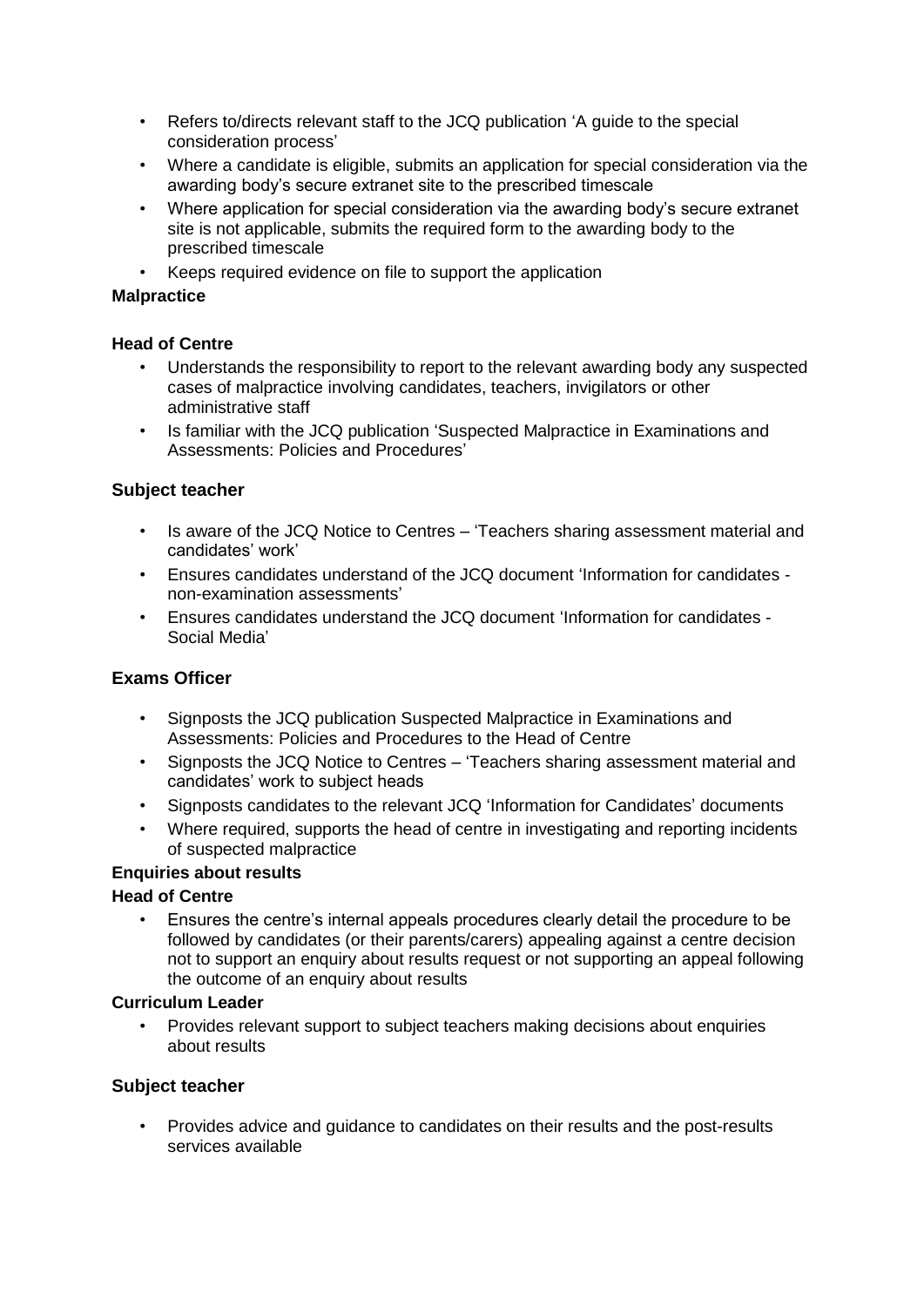- Provides the Exams Officer with the original sample or relevant sample of candidates' work that may be required for an enquiry about results to the internal deadline
- Supports the Exams Officer in collecting candidate consent where required

# **Exams Officer**

- Is aware of the individual post-results services available for externally assessed and internally assessed components of non-examination assessments as detailed in the JCQ publication Post Results Services, Information and guidance for centres
- Provides/signposts relevant centre staff and candidates to post-results services information
- Ensures any requests for post-results services that are available to non-examination assessments are submitted online via the awarding body secure extranet site to deadline
- Collects candidate consent where required

# **Practical Skills Endorsement for the A Level Sciences designed for use in England Head of Centre**

• Provides a signed declaration as part of the National Centre Number Register Annual Update, that all reasonable steps have been or will be taken to ensure that all candidates at the centre have had, or will have, the opportunity to undertake the prescribed practical activities

# **Curriculum Leader**

- Confirms understanding of the Practical Skills Endorsement for the A Level Sciences designed for use in England
- Ensures a response is provided to JCQ indicating which awarding body the centre intends to use for its entries in A level Biology, Chemistry and Physics
- Undertakes training provided by the awarding body on the implementation of the practical endorsement
- Disseminates information to subject teachers ensuring the standards can be applied appropriately
- Liaises with all relevant parties in relation to arrangements for and conduct of the monitoring visit

- Ensures all the requirements in relation to the endorsement are known and understood
- Ensures the required arrangements for practical activities are in place
- Provides all the required centre records
- Ensures candidates provide the required records
- Provides any required information to the subject lead regarding the monitoring visit
- Assesses candidates using Common Practical Assessment Criteria (CPAC)
- Applies for an exemption where a candidate cannot access the practical endorsement due to a substantial impairment